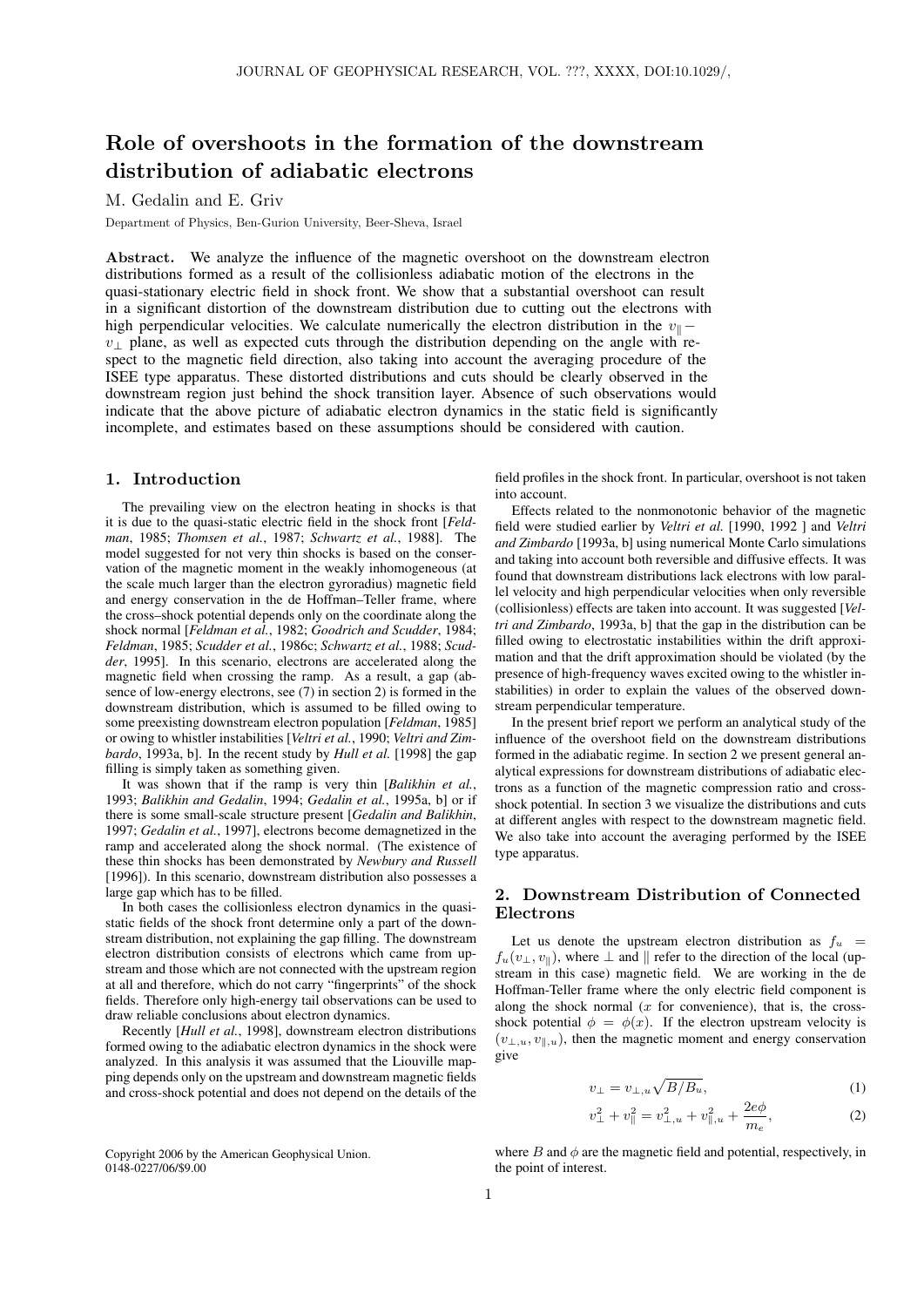Hence the electron distribution in the point  $B, \phi$  is given as  $f(v_{\perp}, v_{\parallel}) = f_u(v_{\perp}, v_{\parallel})$ , where

$$
v_{\perp,u} = v_{\perp} \sqrt{B_u/B},\tag{3}
$$

$$
v_{\parallel, u} = \sqrt{Q} \operatorname{sign}(v_{\parallel}), \tag{4}
$$

$$
Q = v_{\perp}^{2} (1 - B_{u}/B) + v_{\parallel}^{2} - \frac{2e\phi}{m_{e}},
$$
 (5)

if  $Q \geq 0$ , that is, if the point  $(v_{\perp}, v_{\parallel})$  in the velocity space is accessible for upstream electrons. Negative sign in (4) corresponds to downstream electrons which leak into the upstream region.



Figure 1. Downstream distribution (contour plot) formed without overshoot after crossing the shock with the following parameters: Alfvenic Mach number  $M = 7.7$ , angle between the shock normal and upstream magnetic field  $\theta = 76^{\circ}$ , downstream-to-upstream magnetic field ratio  $B_d/B_u = 3$ , and electron  $\beta_e = 1.\overline{6}$ .



Figure 2. Downstream distribution (contour plot) formed with the overshoot taken into account, for the same shock parameters as those in Figure 1 and with the overshoot height  $B_m/B_u \approx 7$ .



Figure 3. Cuts of the downstream distribution (no overshoot) at the angle  $\varphi$  with respect to the downstream magnetic field:  $\varphi = 0^{\circ}$  (along the magnetic field, solid line),  $\varphi = 40^{\circ}$  (stars),  $\varphi = 80^{\circ}$  (circles),  $\varphi = 120^{\circ}$  (crosses), and  $\varphi = 160^{\circ}$  (dotted line).



Figure 4. Cuts of the downstream distribution (overshoot present) at the angle  $\varphi$  with respect to the downstream magnetic field:  $\varphi = 0^{\circ}$  (solid line),  $\varphi = 40^{\circ}$  (stars),  $\varphi = 80^{\circ}$  (circles),  $\varphi = 120^{\circ}$  (crosses), and  $\varphi = 160^{\circ}$  (dotted line).

For definiteness, in what follows we restrict ourselves with the Maxwellian upstream distribution

$$
f_u(v_{\perp,u}, v_{\parallel,u}) = (2\pi)^{-3/2} v_T^{-3}
$$
  
\n
$$
\cdot \exp\{-([(v_{\parallel,u} - V_u/\cos\theta)^2 + v_{\perp,u}^2]/2v_T^2\},
$$
\n(6)

where  $V_u / \cos \theta$  is the bulk upstream electron flow velocity along the magnetic field in the de Hoffman-Teller frame,  $V_u$  being the incident plasma velocity in the normal incident frame and  $\theta$  being the angle between the shock normal and upstream magnetic field.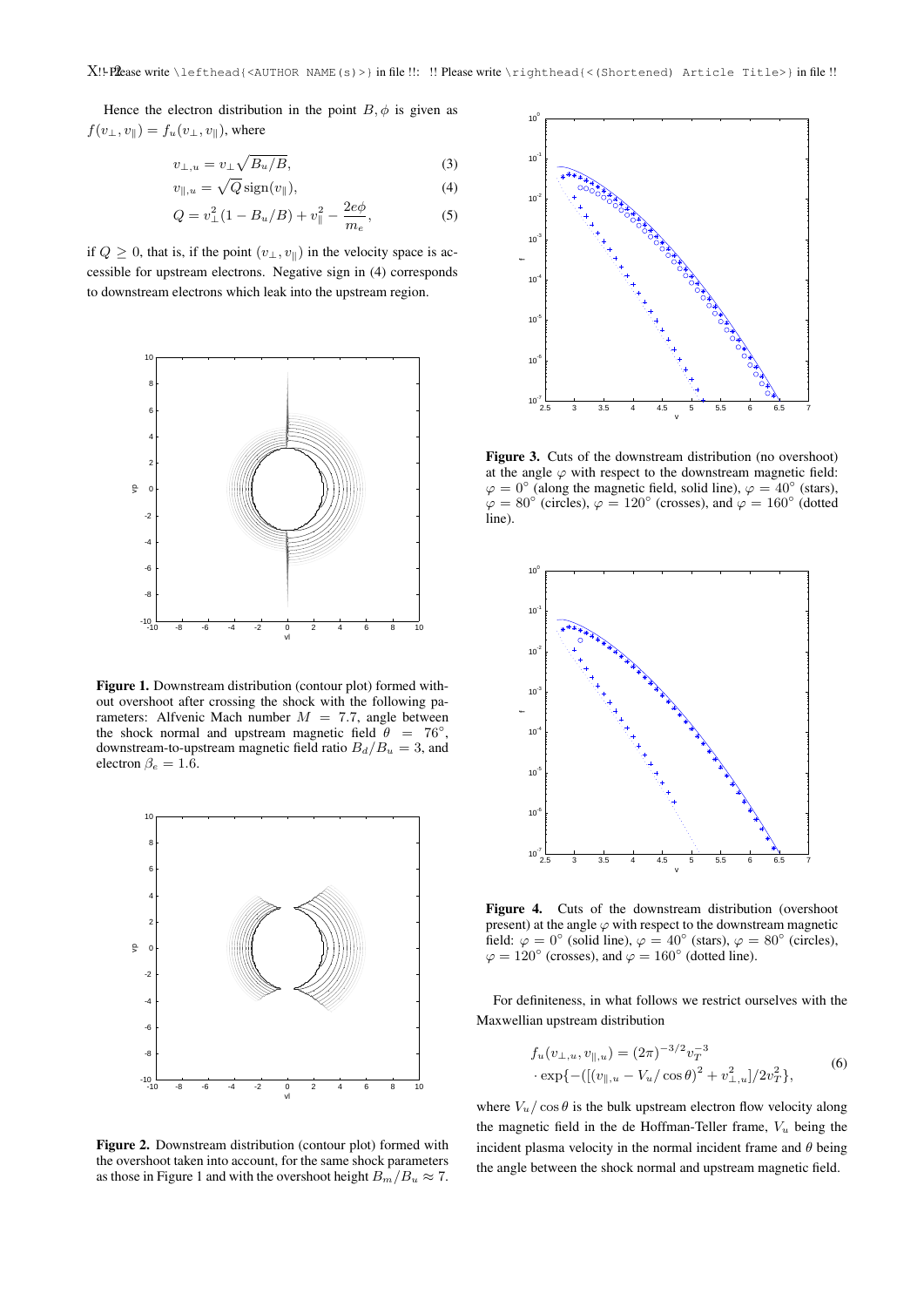In general,  $\phi$  and  $B/B_u$  depend on the coordinate along the shock normal, so that the condition  $(4)$  becomes x dependent. The distribution of connected electrons is determined by the condition  $Q(x) \geq 0$  in all points throughout the shock front. It is impossible to describe this distribution in the general case of arbitrary dependence  $B(x)$  and  $\phi(x)$ . For more definiteness, in the present paper we shall adopt the assumption by *Hull et al.* [1998] that  $\phi(x)$  =  $\phi_d(B(x)/B_u - 1)/(B_d/B_u - 1)$ , where d refers to downstream. Let  $B_m = \max(B)$  and  $\phi_m = \phi_d(B_m/B_u-1)/(B_d/B_u-1)$ . It is easy to show that in this case the accessibility criterion  $Q(x) > 0$ can be rewritten as the accessibility criteria in the upstream region and overshoot, as follows:

$$
Q = v_{\perp}^{2} (1 - B_{u}/B_{d}) + v_{\parallel}^{2} - \frac{2e\phi_{d}}{m_{e}} \ge 0, \tag{7}
$$

$$
Q_m = v_{\perp}^2 (1 - B_m / B_d)
$$
  
+  $v_{\parallel}^2 - \frac{2e\phi_d}{m_e} \left( \frac{B_d - B_m}{B_d - B_u} \right) \ge 0.$  (8)

In weak shocks the overshoot is negligible and  $B<sub>m</sub> = B<sub>d</sub>$ , so that (8) is satisfied automatically. However, any noticeable overshoot would alter the downstream distribution relative to what is expected only from (7).

#### 3. Visualization

We visualize the expressions derived in section 2 on the example of a high Mach number shock described by *Scudder et al.* [1986a, b, c] with the following parameters: Alfvenic Mach number  $M = 7.7$ , angle between the shock normal and upstream magnetic field  $\theta = 76^\circ$ , downstream-to-upstream magnetic field ratio  $B_d/B_u = 3$ , and electron  $\beta_e = 1.6$ . The overshoot height (maximum compression ratio)  $B_m / B_u \approx 7$ . The normalized de Hoffman-Teller cross-shock potential is estimated as  $e\phi_d/T \approx$ 3.5. As we have seen in section 2 the distribution of the potential in the shock front is crucial for the determination of the downstream distribution. Here we shall follow the suggestion of *Hull et al.* [1998] that  $\phi \propto (B/B_u - 1)$  throughout the shock, which means that in the overshoot  $\phi_m = \phi_d (B_m - B_u)/(B_d - B_u)$ .

Figure 1 shows the downstream electron distribution which would be formed in this shock if the overshoot were absent (upstream distribution assumed Maxwellian). It should be compared



Figure 5. Cuts measured by an ISEE type apparatus. Markers are as those in Figure 4. The apparatus measurements are shown at a discrete number of energy levels (16; see description in the text) and connected with curves for better visualization, as is usual.

with Figure 2b by *Hull et al.* [1998], where the discontinuity where  $v_{\parallel} = 0$  is smoothed. Note that we show only those parts of the downstream distribution which can be Liouville mapped to the upstream electron distribution. The inner part of the distribution shown in Figure 2b by *Hull et al.* is filled rather arbitrarily, and parameters of those electrons are not directly related to the shock parameters nor to collisionless electron dynamics in the shock front.

In Figure 2 the overshoot presence is taken into account. The distortion of the distribution for large  $v_{\perp}$  in the vicinity of  $v_{\perp} = 0$ is clearly seen. It appears because the overshoot is a more efficient magnetic mirror than the downstream field is, and it prevents more electrons from crossing the shock than that which would cross the shock in the absence of overshoot. A similar phenomenon (lack of electrons with low  $v_{\parallel}$  and high  $v_{\perp}$  in the downstream distributions) has been observed by *Veltri et al.* [1990] in numerical Monte Carlo simulations.

Corresponding cuts of the downstream distribution for different  $\varphi = \arctan(v_\perp/v_\parallel)$  are shown in Figures 3 and 4 withoutand with the overshoot present. As expected, the most drastic changes are seen for the cuts nearly perpendicular to the magnetic field. Figure 4 shows that there are no high-energy electrons for the cut with  $\varphi = 80^{\circ}$ , while in Figure 3 this cut is quite smooth and extends to high v<sup>⊥</sup> (compare with Figure 4b by *Hull et al.* [1998]).

Finally, Figure 5 shows the cuts which are measured by an ISEE type apparatus. The ISEE type detector has a shape of a fan (few degrees wide in azimuth) with an opening angle of  $110^{\circ}$  ( $\pm 55^{\circ}$  in elevation angle above and below the spacecraft equatorial plane). The detector covers the energy range from 50 eV to 20 keV per charge in 16 contiguous energy bins (corresponding to the relative width of  $\Delta v/v \approx 18\%$ ) and provides 16 azimuth angle measurements during one satellite rotation (3 s). For the present model the spacecraft was assumed to be moving slowly in the shock front (its velocity neglected) along the shock normal and measuring electrons in the normal incidence frame. We chose the spacecraft rotation axis also along the shock normal direction (shock normal is along x, and the upstream magnetic field is in the  $x-z$  plane). The angle  $\varphi = 0^{\circ}$  corresponds to measuring electrons in the  $x - z$  plane with the velocities directed from upstream to downstream. The angle  $\varphi = 90^{\circ}$  corresponds to measuring electrons in the  $x - y$  plane, which is almost perpendicular to the downstream magnetic field. In Figure 5 we take into account the averaging over energy and polar angle but not averaging over azimuthal angle. The azimuthal averaging was considered by *Hull et al.* [1998] and found to provide some smoothing which is not significant here (see Figure 2).

## 4. Discussion

In the present paper we critically reconsidered the formation of the downstream electron distribution within the stationary onedimensional shock model. In doing so we followed the prevailing [*Feldman et al.*, 1982; *Goodrich and Scudder*, 1984; *Feldman*, 1985; *Thomsen et al.*, 1987; *Schwartz et al.*, 1988] view that the electron motion is adiabatic; that is, magnetic moment is conserved. Previous treatment of this system [*Hull et al.*, 1998] used direct Liouville mapping depending only on the upstream and downstream magnetic fields and overall cross-shock potential in the de Hoffman-Teller frame.

We have seen in section 3 that upstream-to-downstream Liouville mapping is not so straightforward and depends, in general, on the field distribution within the shock front. Presence of a substantial overshoot may result in a significant distortion of the downstream distribution relative to that which could be expected without overshoot (in the assumption that the electron motion is collisionless and adiabatic). In particular, electrons with high  $v_{\perp}$  and low  $v_{\parallel}$  are cut out from the distribution. Lack of these electrons in the downstream distribution was shown earlier by direct numerical Monte Carlo simulation of *Veltri et al.* [1990, 1992 ]. Such distributions are not observed, which means that either at least one of the assumptions about electron dynamics is incorrect or the potential distribution in the shock front is self adjusted so that (8) does